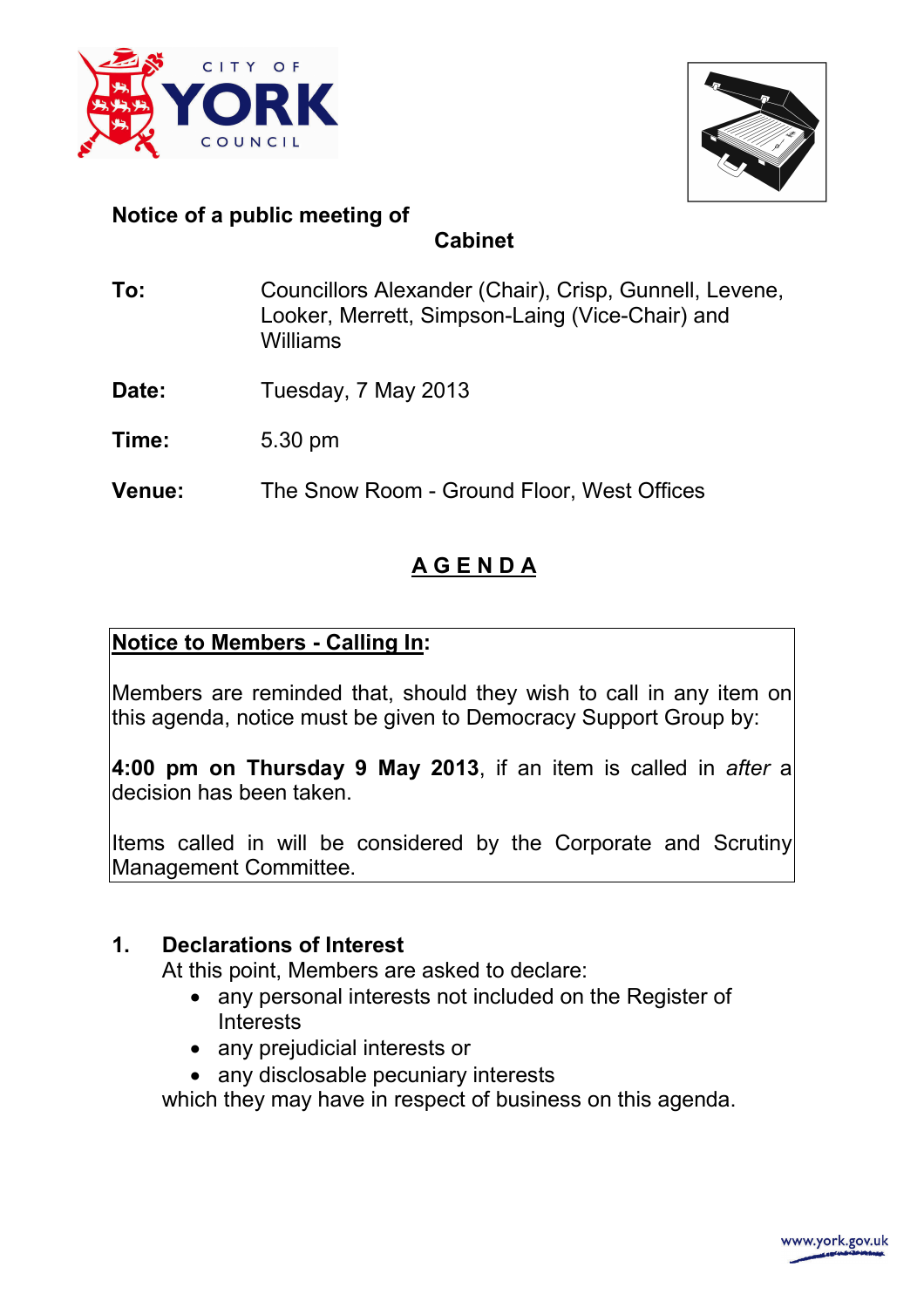## **2. Exclusion of Press and Public**

 To consider the exclusion of the press and public from the meeting during consideration Annex 2 to agenda item 16 (Business Case for the Creation of a Warden Call/CELS Social Enterprise) on the grounds that it contains information relating to the financial or business affairs of particular persons. This information is classed as exempt under paragraph 3 of Schedule 12A to Section 100A of the Local Government Act 1972 (as revised by The Local Government (Access to Information) (Variation) Order 2006).

## **3. Minutes** (Pages 3 - 18)

 To approve and sign the minutes of the Cabinet meeting held on 2 April 2013.

## **4. Public Participation**

 At this point in the meeting members of the public who have registered to speak can do so. The deadline for registering is **5.00pm** on **Friday 3 May 2013.** Members of the public can speak on agenda items or matters within the remit of the committee.

To register to speak please contact the Democracy Officer for the meeting, on the details at the foot of the agenda.

**5. Forward Plan** (Pages 19 - 30)

 To receive details of those items that are listed on the Forward Plan for the next two Cabinet meetings.

## **6. The Future of Derwent Schools Federation and Osbaldwick Primary School** (Pages 31 - 40)

 This report summarises developments since the proposal to close Derwent Infant and Junior Schools and expand Osbaldwick Primary and the results of the six-week statutory representation period followed the publication of notices which closed on 16 April 2013. It also includes an update on staffing and financial issues, pupil places and arrangements to ensure the best possible quality of education for all pupils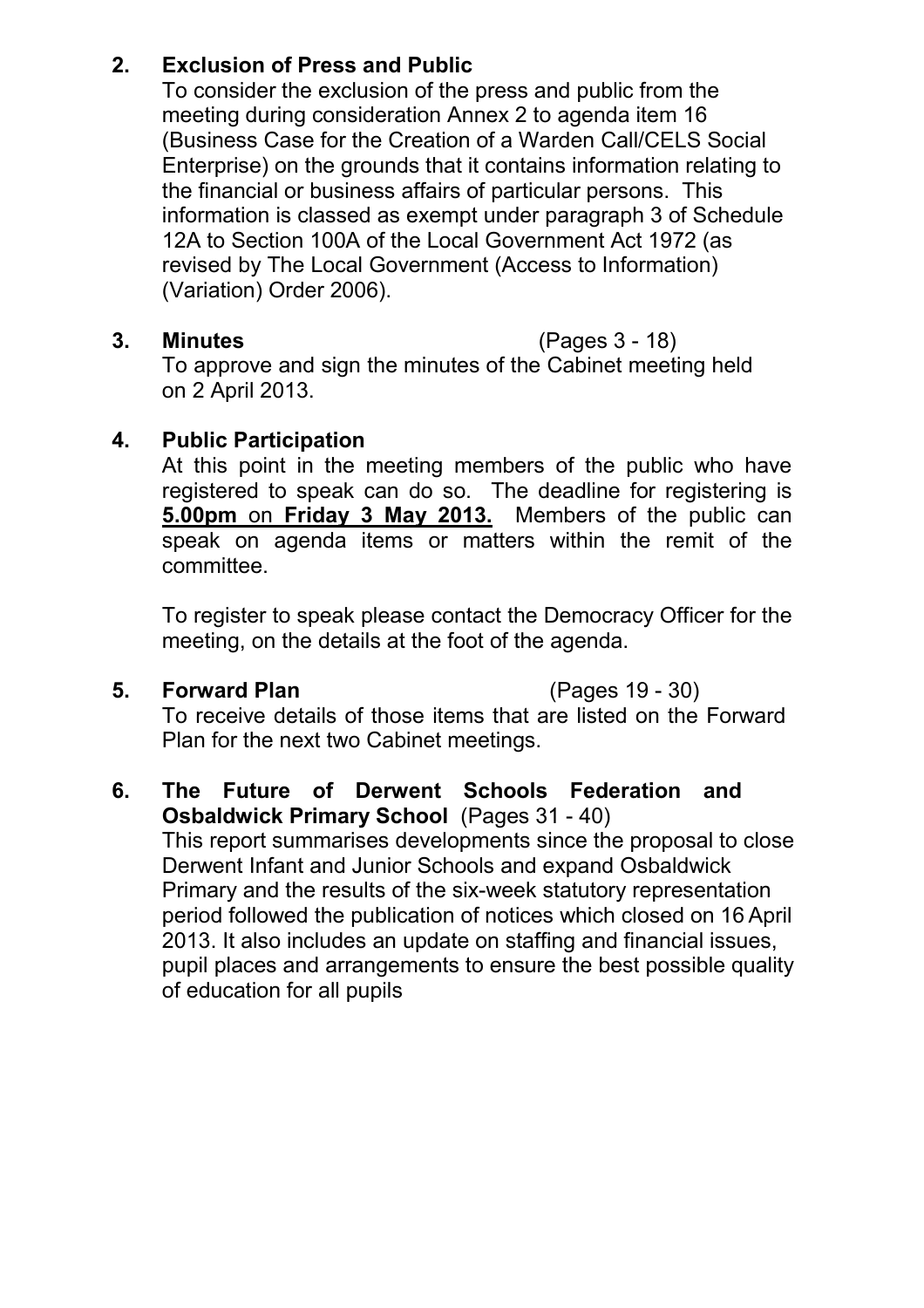**7. Growing the York Economy - Working with Leeds City Region Local Enterprise Partnership** (Pages 41 - 64) This report sets out opportunities emerging from the development of a Leeds City Region Local Enterprise Partnership and associated City Deal for the city of York and initial steps for the city in taking advantage of these opportunities.

## **a) West Yorkshire Plus York Transport Fund (WYTF+)**  (Pages 65 - 104)

 This report provides an update on the development of the West Yorkshire Plus York Transport Fund (WYTF+) and outlines details of the proposed York package of schemes, together with information on the financial contributions and governance proposals.

**b) Transport Governance Review for York** (Pages 105 - 130)

 This report sets out details of the transport governance review for York which is the next stage of the city's work to create the best possible environment for its workforce, residents and business base, and builds on the city's involvement in the development of the Leeds City Region Local Enterprise Partnership (LEP).

### **8. Economic Infrastructure Fund - Proposals** (Pages 131 - 158)

 This report sets out three proposals for Economic Infrastructure Fund (EIF) allocations: (1) LCR Revolving Investment Fund (RIF); (2) LCR transport infrastructure proposals; and (3) Economic Inclusion.

### **9. Final Report of the Youth Unemployment Scrutiny Review** (Pages 159 - 236)

 This report sets out the recommendations arising from the Scrutiny Review into Youth Unemployment. A copy of the full final report is attached and Councillor D'Agorne, as Chair of the Task Group, will be in attendance at the meeting to present the report.

*Erratum: There are a number of references in this report to the 'Head of Adult Services', this should read 'Head of York Learning'.*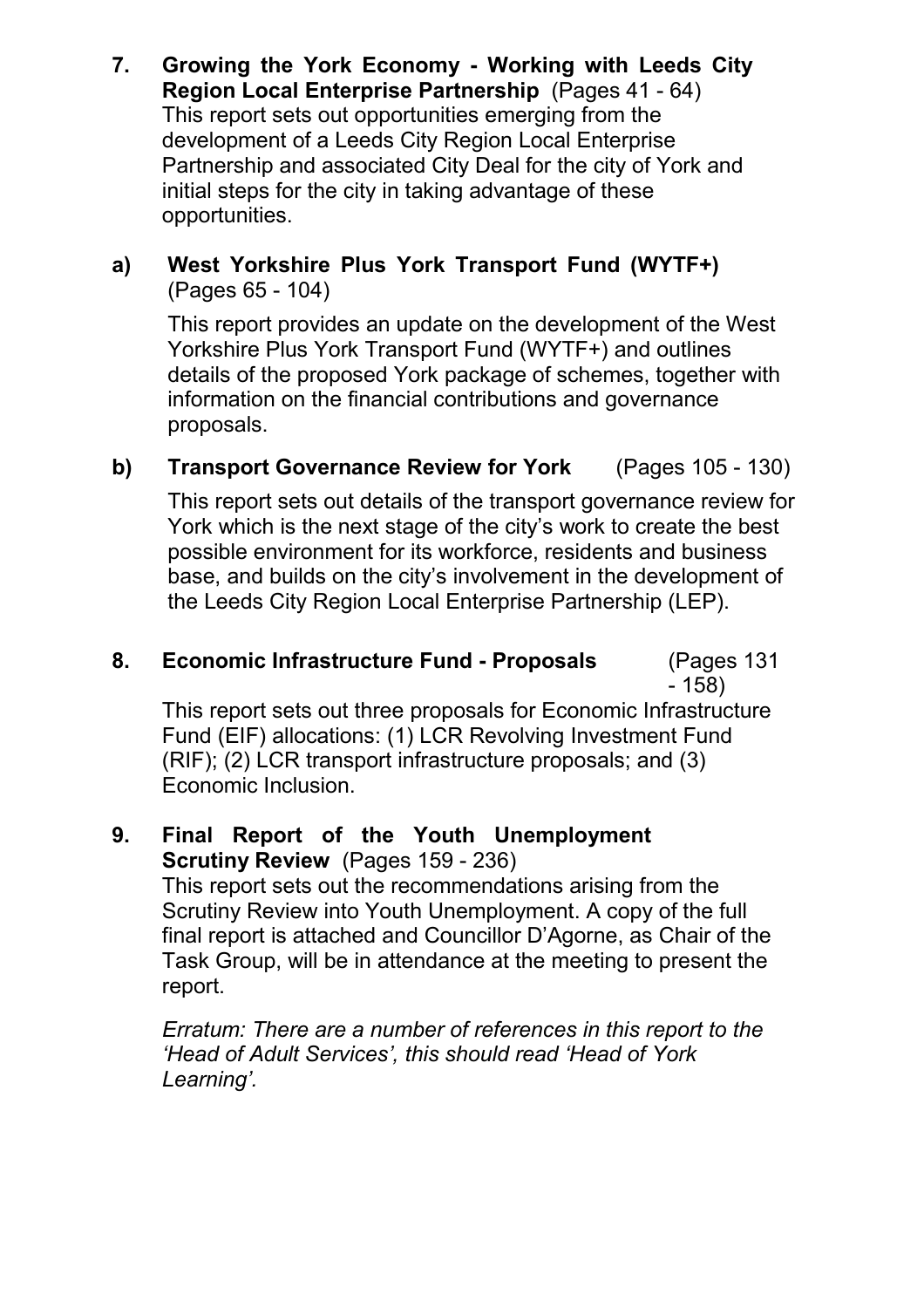## **10. Improving Movement and Public Realm in the City Centre** (Pages 237 - 298)

 This report sets out a proposal for a trial to establish a pedestrian, public transport and cycle priority route over Lendal Bridge; commencing in August 2013. Removal of through traffic from the 'heart of the city' with managed access provided for essential traffic on 'priority routes' (in particular Lendal Bridge) offers a key transformational opportunity to maximise access for pedestrians, cyclists and buses.

## **11. Early Morning Restriction Orders and Late Night Levy**  (Pages 299 - 308)

 This report informs the Cabinet of the recent changes made to the Licensing Act 2003, following the implementation of Section 119 (Early Morning Restriction Orders) and Chapter 2 (Late Night Levy) of the Police Reform and Social Responsibility Act 2011, on 31 October 2012 and the potential impact on the Licensing Authority.

- **12. New Council House Building Phase 1** (Pages 309 332) This report sets out details of the Council's ambitions to build new council homes as part of the Get York Building (GYB) initiative. It seeks approval to pursue development of a number of sites within the Housing Revenue Account to build between 50 and 70 new homes.
- **13. Implementing Additional Public Health duties within City of York Council: Update** (Pages 333 - 350) This report provides Cabinet with an overview of how the Council have and are implementing the additional public health duties that came into effect on 1 April 2013.
- **14. Staff Sickness Absence Final Report** (Pages 351 416) This report presents the final report arising from the Sickness Absence Management scrutiny review at Appendix 1. It asks Cabinet to note the work on the scrutiny review, endorse the implementation of the recommendations by HR and where appropriate, approve the remaining recommendations arising from the review. Members of the Task Group will be in attendance to present the report and answer any questions.